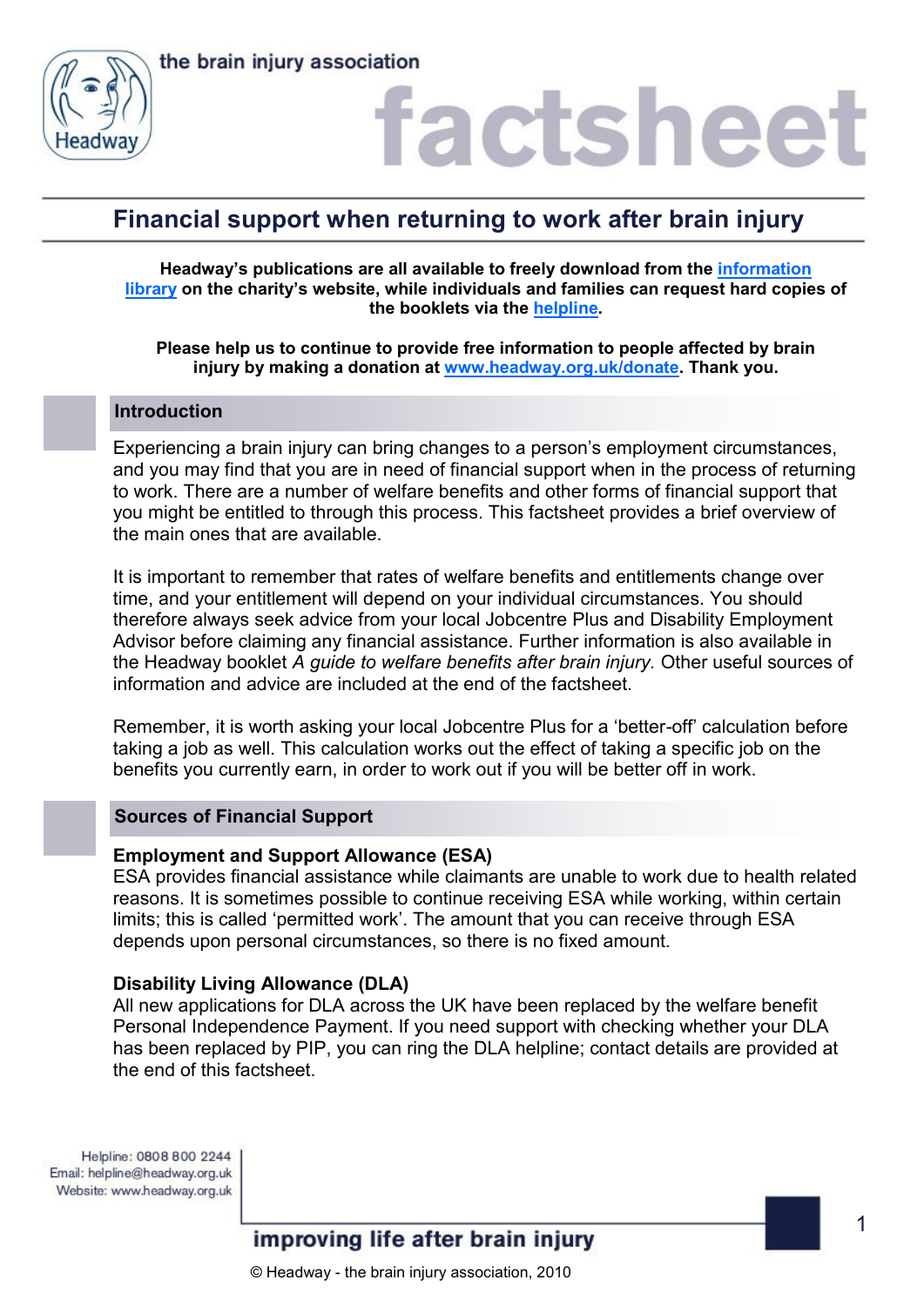



## factshee<sup>®</sup>

#### **Personal Independence Payment (PIP)**

This welfare benefit offers financial support for mobility and daily living needs and is offered at different rates, depending upon the claimant's personal needs. If you need support with applying for PIP, you can ring the PIP helpline; contact details are provided at the end of this factsheet. You must inform the Department for Work and Pensions if you receive PIP and then return to work, as they will need to reassess your position and entitlement.

#### **Access to Work**

This is a governmental scheme that offers financial support to individuals returning to work in England, Scotland or Wales. The grant can be spent on things such as travelling to work or purchasing special equipment to help you in the workplace. You may not be eligible for the grant if you are in receipt of other benefits such as ESA or Income Support. For more information, visit [www.gov.uk/access-to-work/overview](https://www.gov.uk/access-to-work/overview) .

#### **Financial support with travelling to work**

The Flexible support fund is available through Jobcentre Plus to help with covering the cost of things such as travelling to interviews or work. In Northern Ireland, the Travel to Interview scheme can also help with these costs.

#### **Other useful schemes**

#### **Benefit linking rules**

If you have undergone a trial period of work and still require financial support following this, the '12 week linking rule' is designed to help you with reclaiming ESA at the same rate after your trial period without delay.

#### **Housing Benefit (HB) and Council Tax Benefit (CTB) extended payments**

Both of these benefits can be paid for 4 weeks, at the previous rates, if you start work and come off an incapacity-related benefit, or Income-Based Jobseeker's Allowance (JSA), or if your hours or pay increase. You need to inform Jobcentre Plus or your Local Authority within four weeks, that you or your partner have started work, are about to start work, or if your hours or earnings have increased. After the extended payments, any HB and CTB will be based on your new circumstances.

#### **Budgeting Loan**

If you have been getting Income Support, Income-Based Job Seeker's Allowance, or Income-Related ESA for at least 26 weeks, you can apply for a Budgeting Loan. This could help with the expenses of looking for work or starting work. It usually must be repaid within 104 weeks, and repayments will come out of your benefits.

Helpline: 0808 800 2244 Email: helpline@headway.org.uk Website: www.headway.org.uk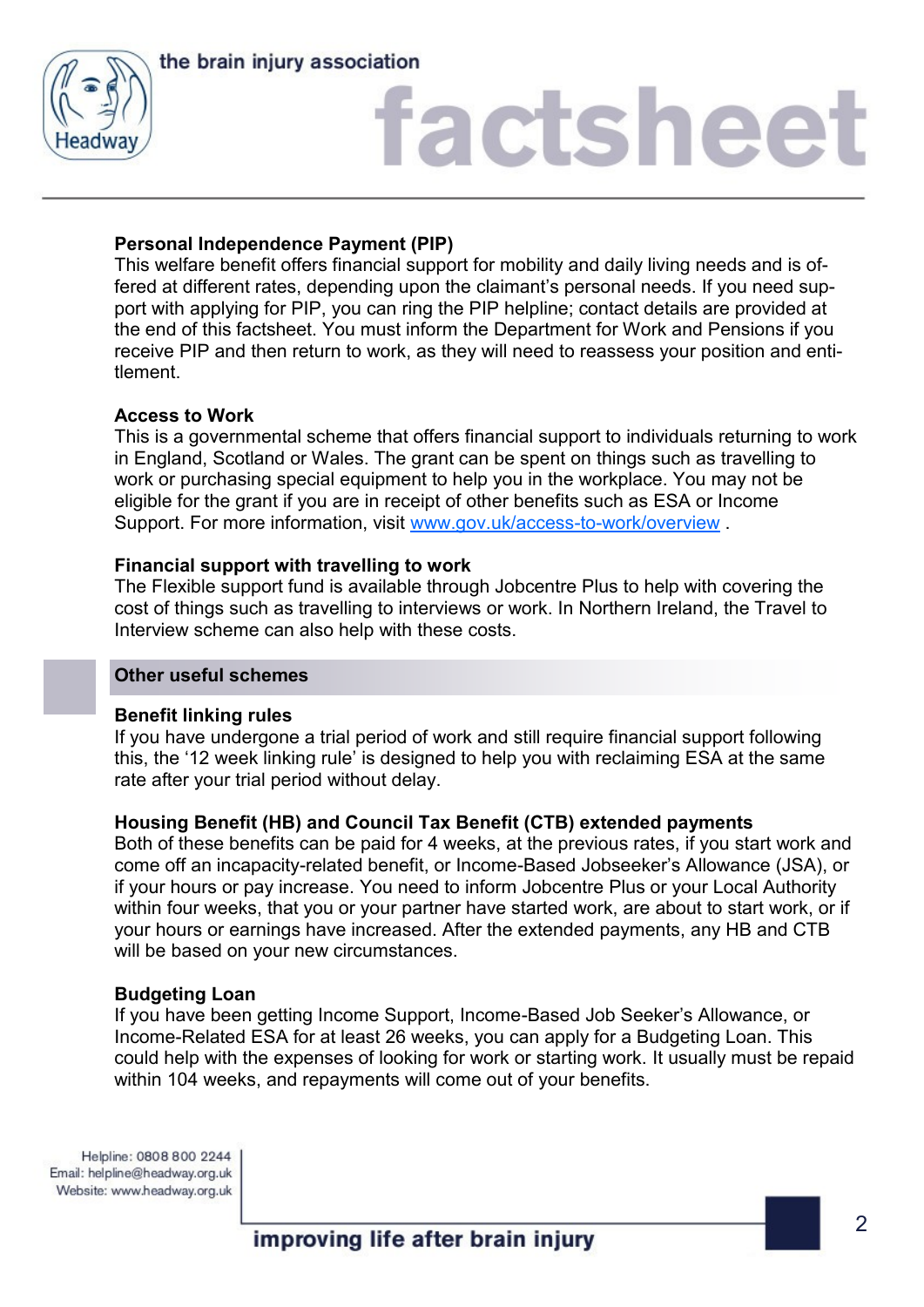



# factsheet

#### **Child Tax Credit**

This is a means tested payment, which you might be entitled to if you are responsible for a child or young person and your income is beneath a set limit. The conditions of entitlement vary according to family circumstances.

#### **Working Tax Credit**

This is another means tested payment. You might be entitled if either you or a partner are working for more than a certain number of hours a week, and your income is within a set limit. Again, the conditions of entitlement vary according to family circumstances. There are 'disability' and 'severe disability' elements, which are included in the calculation where appropriate. You must report any work changes to the Tax Credit Office if you are in receipt of Working Tax Credit.

#### **Childcare costs**

Working Tax Credit includes a childcare tax credit of 80% of certain childcare costs. Also, certain childcare costs can be ignored from your earnings in Housing Benefit and Council Tax Benefit assessments.

#### **Income Support**

You can be eligible for Income Support if you have no income or low income. Eligibility also depends on the number of hours you work a week and your savings. The amount you can get will therefore depend on your circumstances. You cannot receive Income Support if you are already receiving Jobseeker's Allowance or ESA. You must tell JobCentre Plus if your circumstances change. There is a different system for applying for Income Support in Northern Ireland; for more information, visit [www.nidirect.gov.uk/articles/income-support-0.](https://www.nidirect.gov.uk/articles/income-support-0) 

#### **Charitable grants**

There are many charitable institutions that provide grants for individuals, depending on their circumstances. You can find appropriate charities from the organisation Turn2us (contact details are provided at the end of this factsheet). The Directory of Social Change also produces a helpful book called *The Guide to Grants for Individuals in Need*, available at [www.dsc.org.uk.](http://www.dsc.org.uk)

#### **Further information**

The following services, organisations and websites can provide further information with accessing financial support when returning to work:

 Local Jobcentre Plus and Disability employment advisors. You can use the following link to locate your nearest Jobcentre Plus office: [los.direct.gov.uk/default.aspx?](http://los.direct.gov.uk/default.aspx?type=1&lang=en) [type=1&lang=en.](http://los.direct.gov.uk/default.aspx?type=1&lang=en)

Helpline: 0808 800 2244 Email: helpline@headway.org.uk Website: www.headway.org.uk